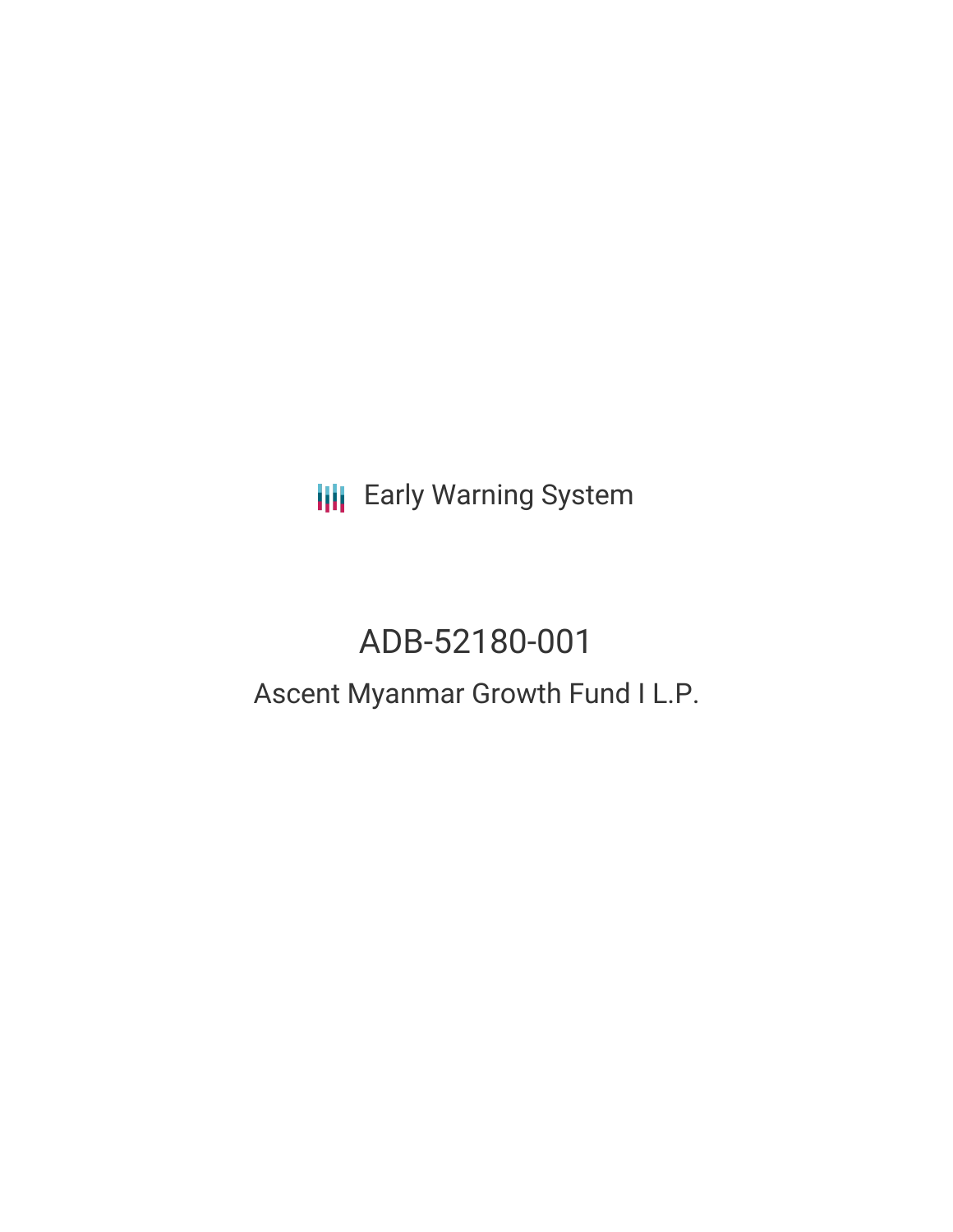#### **Quick Facts**

| <b>Countries</b>               | Myanmar                           |
|--------------------------------|-----------------------------------|
| <b>Specific Location</b>       | National-wide                     |
| <b>Financial Institutions</b>  | Asian Development Bank (ADB)      |
| <b>Status</b>                  | Approved                          |
| <b>Bank Risk Rating</b>        | C                                 |
| <b>Voting Date</b>             | 2018-12-11                        |
| <b>Borrower</b>                | Ascent Myanmar Growth Fund I L.P. |
| <b>Sectors</b>                 | Finance                           |
| <b>Investment Type(s)</b>      | Equity                            |
| <b>Investment Amount (USD)</b> | \$10.00 million                   |
| <b>Project Cost (USD)</b>      | \$10.00 million                   |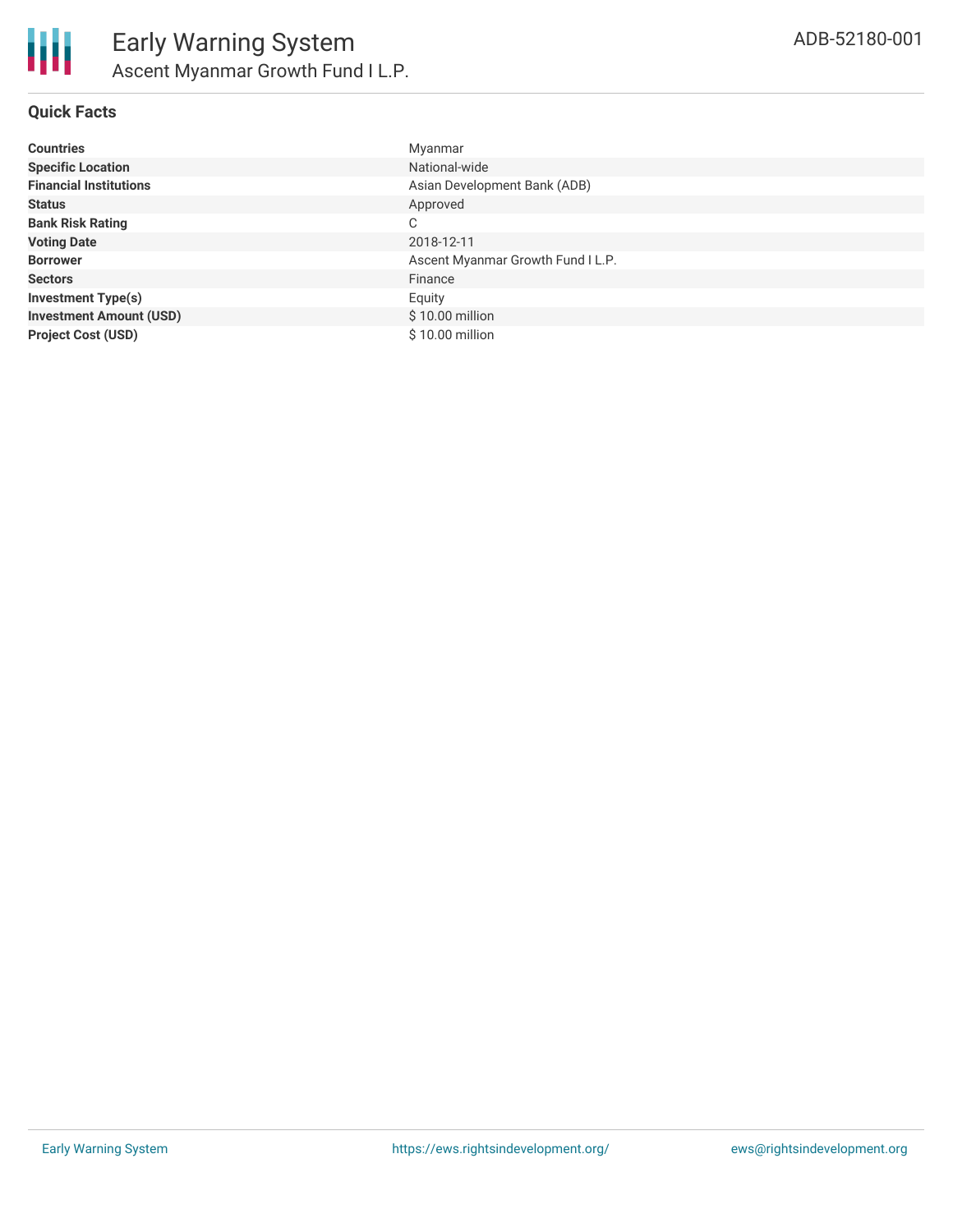

#### **Project Description**

According to the bank document, "An equity investment of up to \$10 million in Ascent Myanmar Growth Fund L.P. ( AMGF), a targeted \$100 million Myanmar-focused private equity fund (\$150 million hard cap). The fund will invest primarily equity capital for growth purposes in middle-market companies, including small and medium-sized enterprises (SMEs), operating in Myanmar.

Focus sectors include consumer, education, financial services, health care, and technology, media and telecommunications. Investing in AMGF will allow the Asian Development Bank (ADB) to contribute to Myanmar's economic growth while providing development benefits, including supporting female entrepreneurs.

The proposed investment will help deepen capital markets in Myanmar by providing scarce growth equity capital to Myanmar's middle-market companies, including SMEs. Moreover, ADB's investment is expected to catalyze private sector investment into Myanmar and encourage international best practices of investment".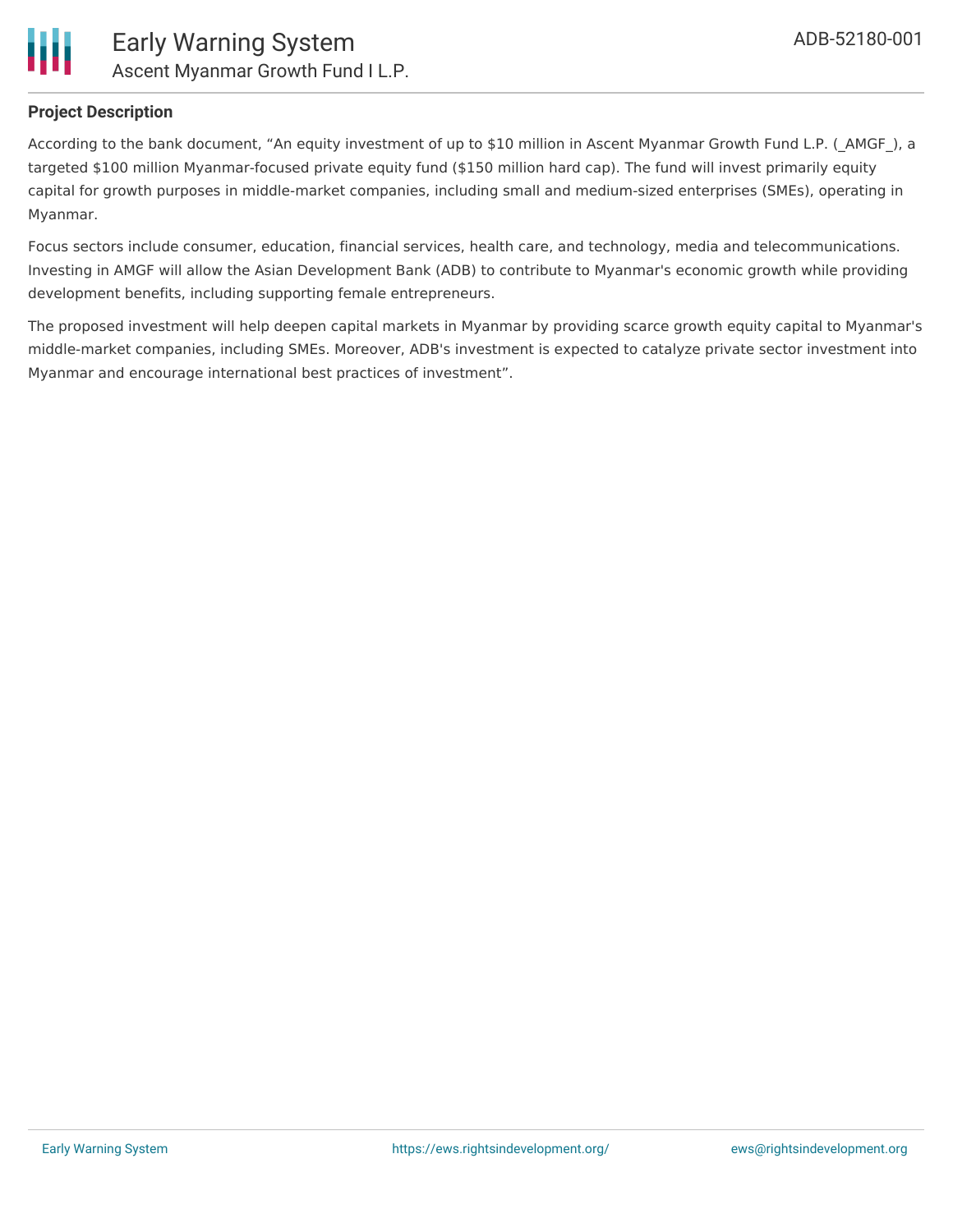### **Investment Description**

Asian Development Bank (ADB)

Ordinary capital resources USD\$ 10.00 million

## **Financial Intermediary**

Financial Intermediary: A commercial bank or financial institution that receives funds from a development bank. A financial intermediary then lends these funds to their clients (private actors) in the form of loans, bonds, guarantees and equity shares. Financial intermediaries include insurance, pension and equity funds. The direct financial relationship is between the development bank and the financial intermediary.

Ascent [Myanmar](file:///actor/1588/) Growth Fund I L.P. (Financial Intermediary)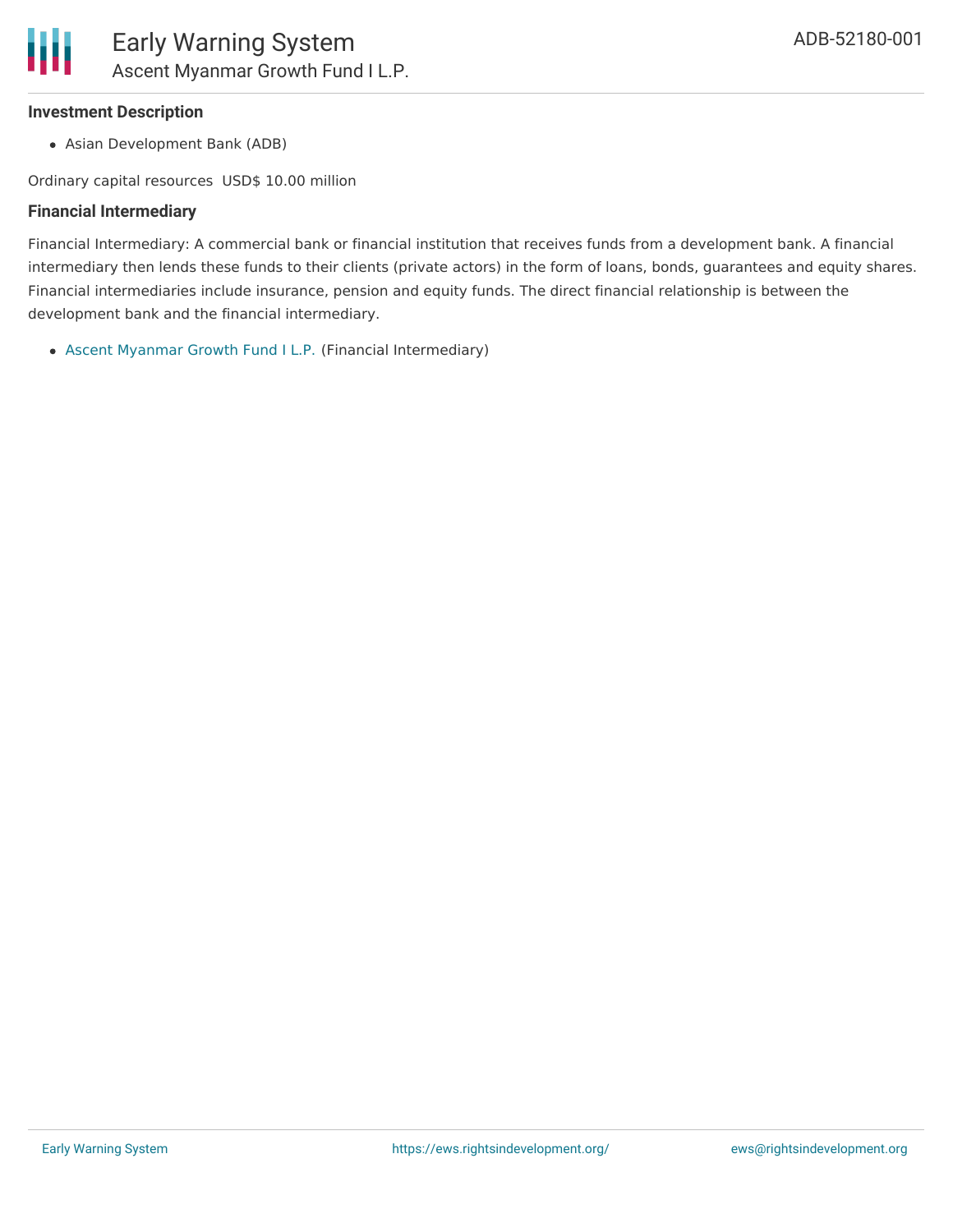

## **Contact Information**

\*There is no further information being revealed at this stage of the project\*

#### ACCOUNTABILITY MECHANISM OF ADB

The Accountability Mechanism is an independent complaint mechanism and fact-finding body for people who believe they are likely to be, or have been, adversely affected by an Asian Development Bank-financed project. If you submit a complaint to the Accountability Mechanism, they may investigate to assess whether the Asian Development Bank is following its own policies and procedures for preventing harm to people or the environment. You can learn more about the Accountability Mechanism and how to file a complaint at: http://www.adb.org/site/accountability-mechanism/main